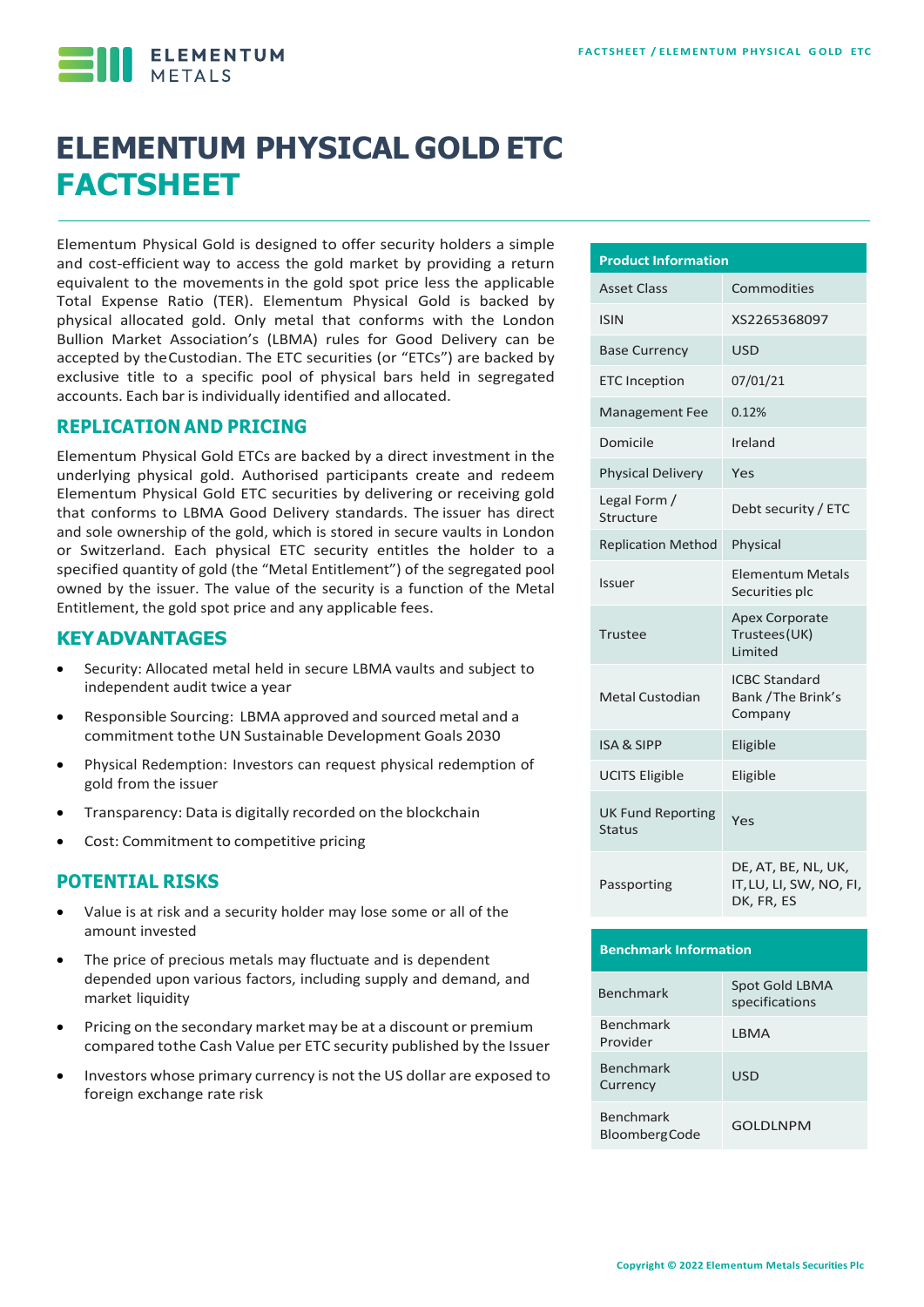

# **GOLD SPOT PRICE (USD/OZ)**



# **PERFORMANCE SUMMARY**

| <b>Performance Summary</b>  | 1M       | 3M        | YTD   | 1Υ       |
|-----------------------------|----------|-----------|-------|----------|
| Elementum Physical Gold ETC | $-7.62%$ | $-1.33\%$ | 0.27% | $-0.69%$ |
| <b>Benchmark</b>            | $-7.61%$ | $-1.30%$  | 0.32% | $-0.56%$ |

Performance for periods under one year is cumulative and over one year is annualised

# **LISTING INFORMATION**

| <b>Exchange</b>    | <b>Trading</b><br>Currency | Exchange<br>Ticker | <b>Bloomberg</b><br>Code | <b>RIC</b>    | <b>SEDOL</b>   | <b>ISIN</b>  | WKN /<br>Valor | Listing<br><b>Date</b> |
|--------------------|----------------------------|--------------------|--------------------------|---------------|----------------|--------------|----------------|------------------------|
| Xetra              | <b>EUR</b>                 | 0 <sub>II</sub> A  | OIIA GY                  | OIIAG.DE      |                | XS2265368097 | A3GNPX         | 18/01/21               |
| <b>LSE</b>         | <b>USD</b>                 | <b>TGLD</b>        | TGLD LN                  | <b>TGLD.L</b> | <b>BMYCKG1</b> | XS2265368097 |                | 20/01/21               |
| <b>LSE</b>         | <b>GBX</b>                 | <b>TAUS</b>        | <b>TAUS LN</b>           | <b>TAUS.L</b> | BKQMVS4        | XS2265368097 |                | 09/04/21               |
| <b>SIX</b>         | <b>CHF</b>                 | <b>TGLD</b>        | TGLD SW                  | <b>TGLD.S</b> |                | XS2265368097 | 58961848       | 15/06/21               |
| <b>B.</b> Italiana | <b>EUR</b>                 | TGLD               | TGLD IM                  | TGLD.MI       |                | XS2265368097 |                | 17/06/21               |